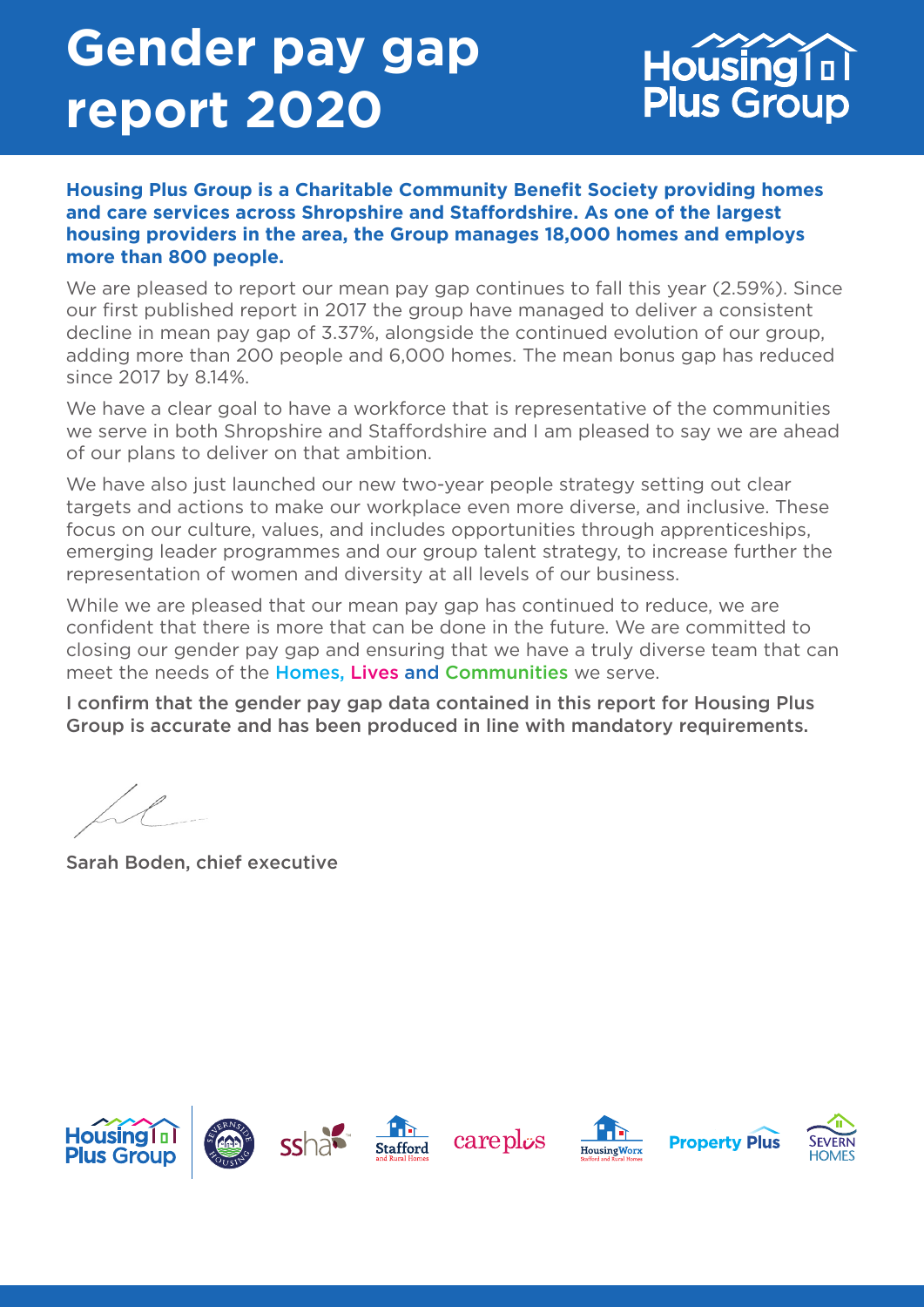## **Gender pay gap 2020**

Mean Median

#### Hourly fixed pay 19.28% (-2.59%) 24.98% (2.99%)

The table above shows our overall mean and median gender pay gap based on hourly rates of pay at the snapshot date of 5th April 2020.

The gender gap for mean hourly fixed rate of pay has seen a reduction of 2.59%. The gender gap for median hourly fixed pay has increased by 2.99% (last year 21.99%). This is due to more females being recruited in the lower two quartiles as we have grown the group. This has resulted in a larger difference in the median value across both genders in 2020

### **Bonus gender pay gap 2020**

|                   | Mean   | <b>Median</b> |
|-------------------|--------|---------------|
| <b>Bonus paid</b> | 35.47% | 36.59%        |

The table above shows our mean and median bonus gender pay gap for the year to 5th April 2020.

## **Proportion of colleagues awarded a bonus for 2019/20**



10% more females received a bonus during this period against 2019. Mean bonus has seen an increase gap to 35.47% against 2019 and median bonus has also increased to 36.59%. The Mean bonus gap has fallen since 2017 by -8.14%.

More people have received a bonus this year than previously which has reflected the group's performance.